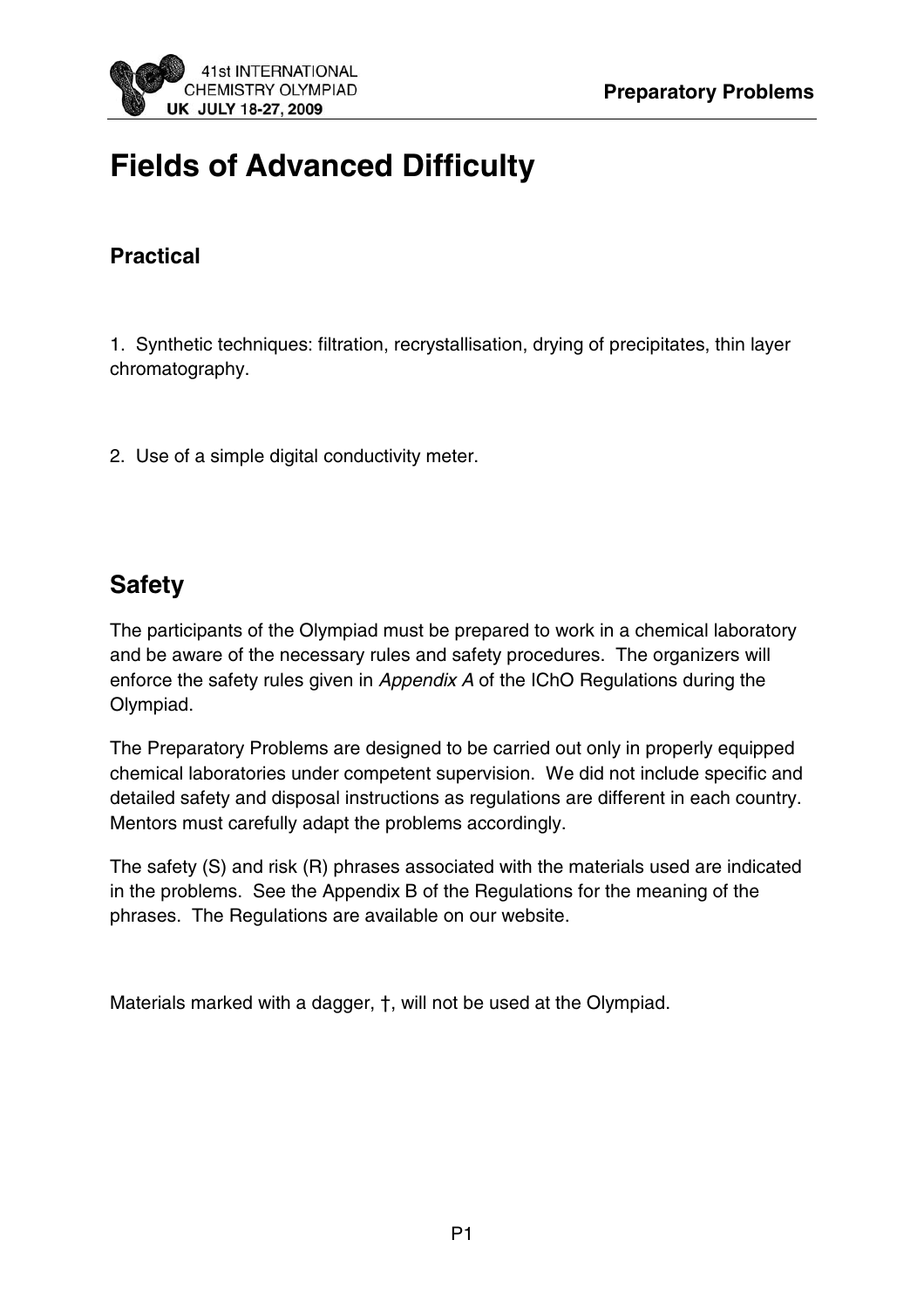

# **Practical problems**

## **Problem P1 The preparation and analysis of polyiodide salts**

The propensity for iodine to catenate is well illustrated by the numerous polyiodides, which crystallise from solutions containing iodide ions and iodine. The stoichiometry of the crystals and the detailed geometry of the polyhalide depend very sensitively on the relative concentrations of the components and the nature of the cation.

In this experiment, you will generate and crystallise a quaternary ammonium polyiodide salt of the form  $Me_4N^+I_n^-$  (n = 3, 5 or 7) and then titrate the amount of iodine in the anion using sodium thiosulphate. From the results of this analysis, you can determine which anion is present in your salt.

#### **Experimental**

Two salts, **A** and **B**, of different composition may be prepared by using different quantities of starting materials, as shown below. You can carry out the experiment for either one or both.

|                                        | <b>Salt A</b> | <b>Salt B</b> |
|----------------------------------------|---------------|---------------|
| mass of NMe <sub>4</sub> $\frac{1}{g}$ | 1.00          | 0.50          |
| mass of iodine / g                     | 1.26          | 1.26          |

#### Preparation

1. Add the iodine to a 100  $\text{cm}^3$  beaker containing 25  $\text{cm}^3$  ethanol and a magnetic bar. Heat and stir the solution until all the iodine has dissolved, then add the tetramethylammonium iodide. Continue to stir with moderate heating until no white solid remains. Do not allow the solution to boil at any time.

2. Allow the solution to cool slowly to room temperature and finally in an ice bath over about 15 – 20 minutes.

3. Collect the product under suction (Hirsch funnel) and wash on the filter with cold ethanol (10 cm<sup>3</sup>) followed by ether (10 cm<sup>3</sup>) using a disposable pipette.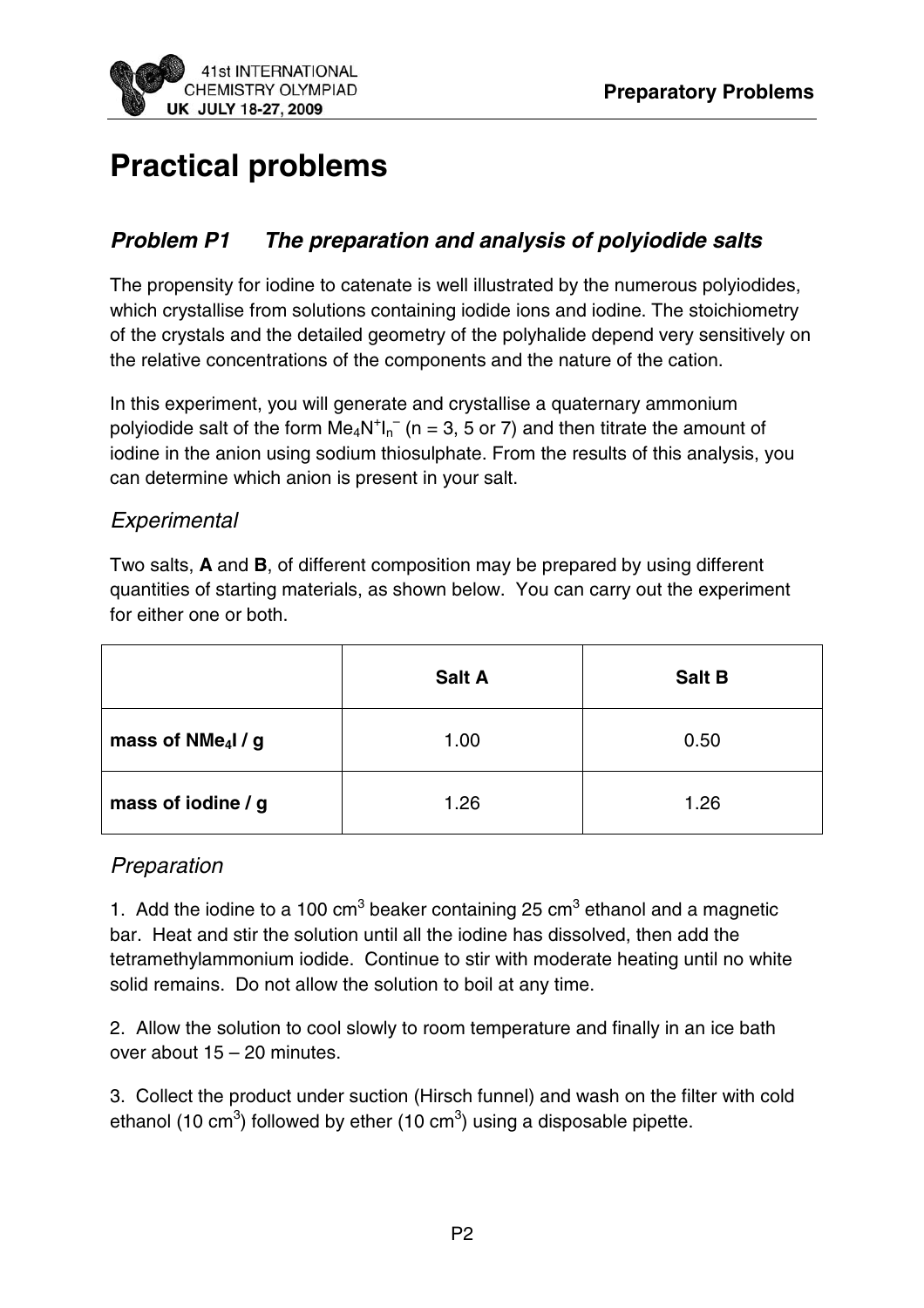

4. Allow the product to dry on the filter for several minutes, and then transfer the crystals onto a filter paper. Place into a desiccator and leave under vacuum to dry.

#### Analysis

5. Weigh approximately 0.5g of the product onto a weighing boat using a four decimal place balance. Record the weight accurately.

6. Using a distilled water wash-bottle, carefully transfer all the weighed product into a 250 cm $^3$  bottle.

7. Add approximately 25  $\text{cm}^3$  of dichloromethane, replace the stopper and shake to extract the iodine into the organic layer.

8. Fill a 50 cm<sup>3</sup> burette with sodium thiosulfate (0.100M) using a small glass funnel.

9. Remove the funnel and titrate the iodine by running small quantities of the sodium thiosulfate from the burette and then replacing the stopper and shaking the bottle.

10. The end-point is very sharp and is given by the removal of all iodine colour from the dichloromethane.

#### **Questions**

From the results of the titrations, calculate the formulae of the salts **A** and **B**. What are the shapes of the anions?

| <b>Substance</b>              |                | <b>R</b> phrases | S phrases      |
|-------------------------------|----------------|------------------|----------------|
| tetramethylammonium<br>iodide | solid          | 36/37/38         | 26-36          |
| iodine                        | solid          | $20/21 - 50$     | 23-25-61       |
| sodium thiosulfate            | 0.1 M solution | 36/37/38         | 24/25          |
| dichloromethane               | liquid         | 40               | 23-24/25-36/37 |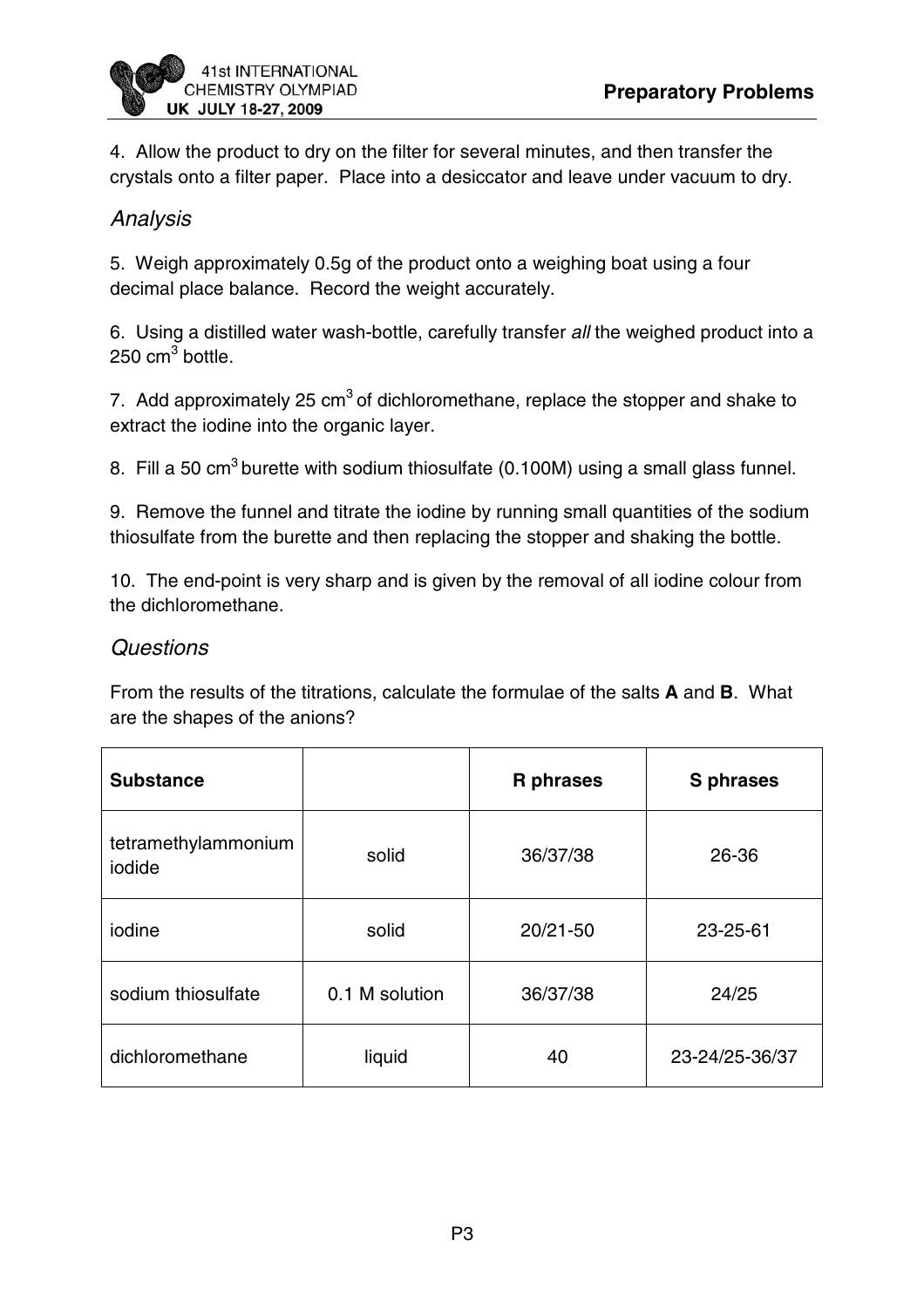

# **Problem P2 The Williamson Synthesis of Ethers**

Symmetrical aliphatic ethers may be prepared from the simpler primary and secondary alcohols by heating with sulphuric acid, but dehydration to the alkene is an important competing reaction. The sulphuric acid process is unsuited to the preparation of ethers from tertiary alcohols and of unsymmetrical ethers.

The Williamson synthesis, using an alkyl halide and a metal alkoxide, is of broader scope and can be used to obtain symmetrical or unsymmetrical ethers. For the latter type, either of two combinations of reactants is possible.

The proper choice depends mainly upon the structure of the alkyl halides involved. Competition arises between the substitution reaction (S<sub>N</sub>2) to an ether ( $1^\circ$  > 2 $^\circ$  >> 3 $^\circ$ halides ) and the elimination of HX to form an alkene ( $3^{\circ}$  >>  $2^{\circ}$  > 1° halides ). Therefore 3° halides are not suitable for the reaction, but ethers having a 3° alkyl group can be prepared from a 3° alkoxide and a 1° halide.

The Williamson synthesis is an excellent method for the preparation of alkylaryl ethers  $-1^\circ$  and  $2^\circ$  alkyl halides react readily with sodium or potassium phenoxides.

In this experiment benzyl chloride is reacted with 4-chlorophenol under basic conditions to produce an ether.

#### **The use of a fume cupboard protective clothing including gloves is essential for this experiment.**



## **Experimental**

Add absolute ethanol (50 cm<sup>3</sup>) to potassium hydroxide pellets (0.87g) in a 100 cm<sup>3</sup> round bottomed flask with a ground-glass joint.

Add 4-Chlorophenol (2g) followed by benzyl chloride (1.8 cm<sup>3</sup>) and lithium iodide (approx. 20 mg - the end of a micro-spatula).

Add a boiling stick, fit the flask with a condenser and heat under gentle reflux for 1 hour (an isomantle is recommended but keep careful control of the heating to maintain gentle reflux otherwise vigorous bumping can occur).

Allow the reaction mixture to cool and pour onto ice/water (150 cm<sup>3</sup>) with swirling.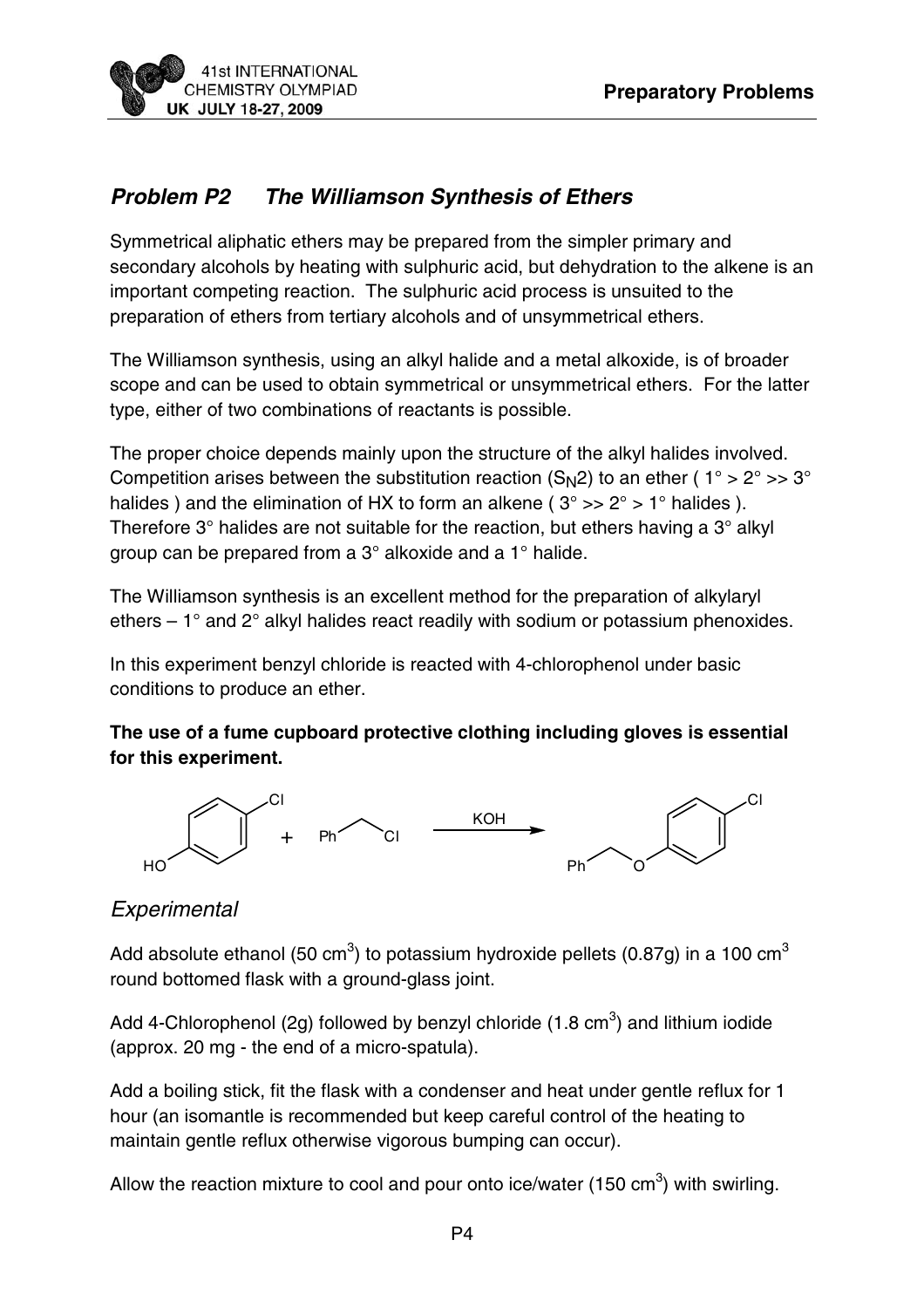

Isolate the crude product by suction filtration and wash with ice-cold water (3 x 10  $cm<sup>3</sup>$ ). Press dry on the filter.

The crude product should be recrystallised from aqueous ethanol. This entails dissolving your compound in the minimum volume of boiling ethanol and then adding water dropwise until the first crystals appear. Then set the hot solution aside to cool in the usual manner.

Record the yield of your product and run a thin layer chromatogram on a silica plate using ether/petroleum ether 2:8 as the eluent. Record the  $R_f$  value. Measure and record the m.p.

#### **Questions**

1. What is the role of the lithium iodide added to the reaction mixture?

2. Substantial increases in the rate of reaction are often observed if  $S_N$ 2 reactions are carried out in solvents such as dimethylformamide (DMF) or dimethylsulphoxide (DMSO). Suggest why this is so.

| <b>Substance</b>    |        | R phrases                   | S phrases                |
|---------------------|--------|-----------------------------|--------------------------|
| benzyl chloride †   | liquid | 45-22-23-37/38-<br>48/22-41 | 53-45                    |
| 4-chlorophenol      | solid  | 20/21/22-51/53              | $28 - 61$                |
| potassium hydroxide | solid  | 22-34-35                    | 26-36/37/39-45           |
| lithium iodide      | solid  | 36/37/38-61                 | 22-26-45-36/37/39-<br>53 |
| diethyl ether       | liquid | 12-19-66-67                 | 9-16-29-33               |
| petroleum ether +   | liquid | 45-22                       | 53-45                    |

† This compound will not be used at the Olympiad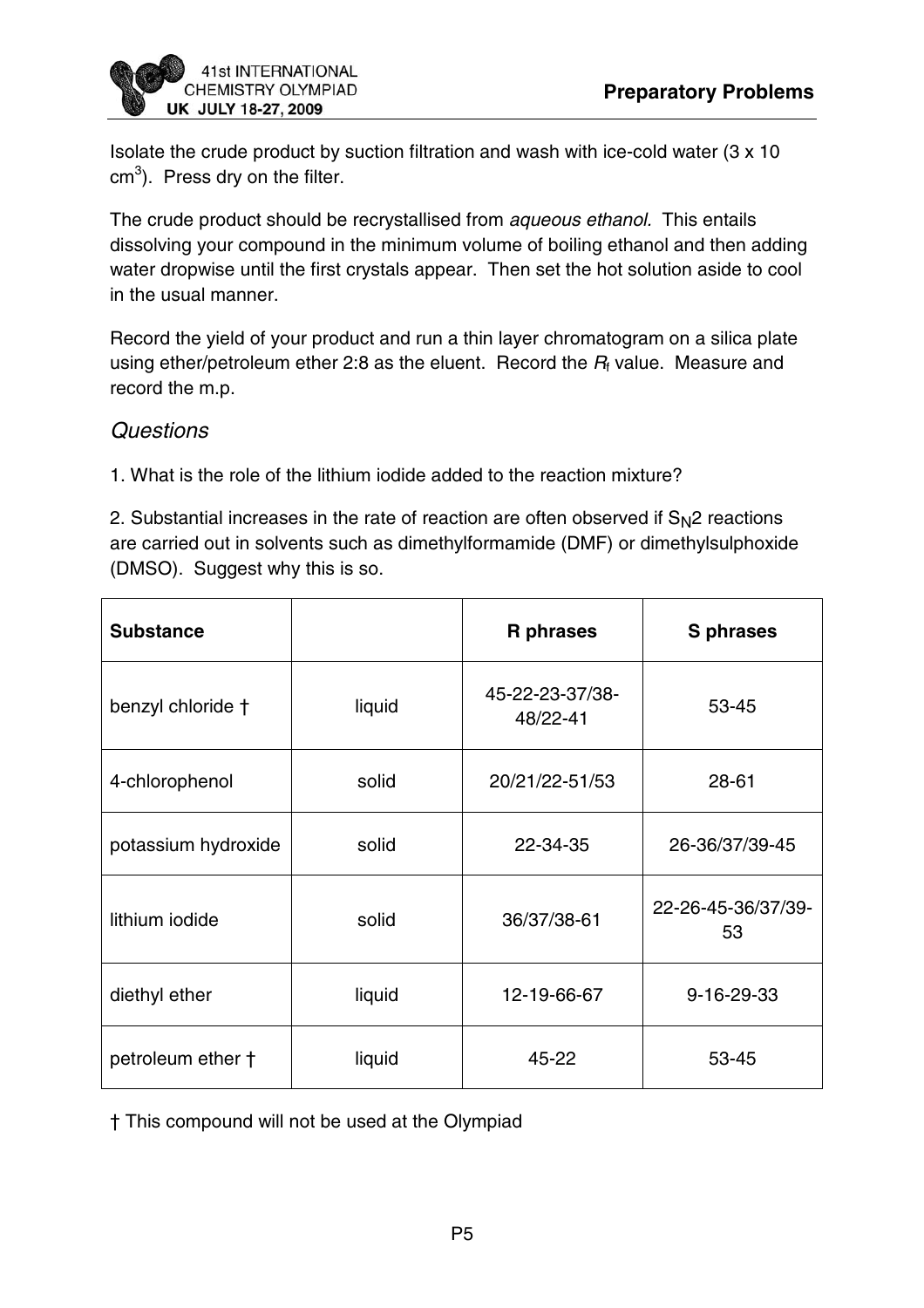# **Problem P3 Selective Reduction of a Highly Unsaturated Imine**

Sodium borohydride is a selective reducing agent. In this experiment you will condense 3-nitroaniline with cinnamaldehyde to produce the highly unsaturated intermediate **A** (an imine). This is then selectively reduced with sodium borohydride to produce **B**. The structure of **B** can be deduced from the <sup>1</sup>H NMR spectrum.



The experiment illustrates the classic method of imine formation (azeotropic removal of water).

#### **Experimental**



Place 3-Nitroaniline (2.76 g) and absolute ethanol (20 cm<sup>3</sup>) in a 100 cm<sup>3</sup> round bottomed flask, together with a few anti-bumping granules. Set up the flask for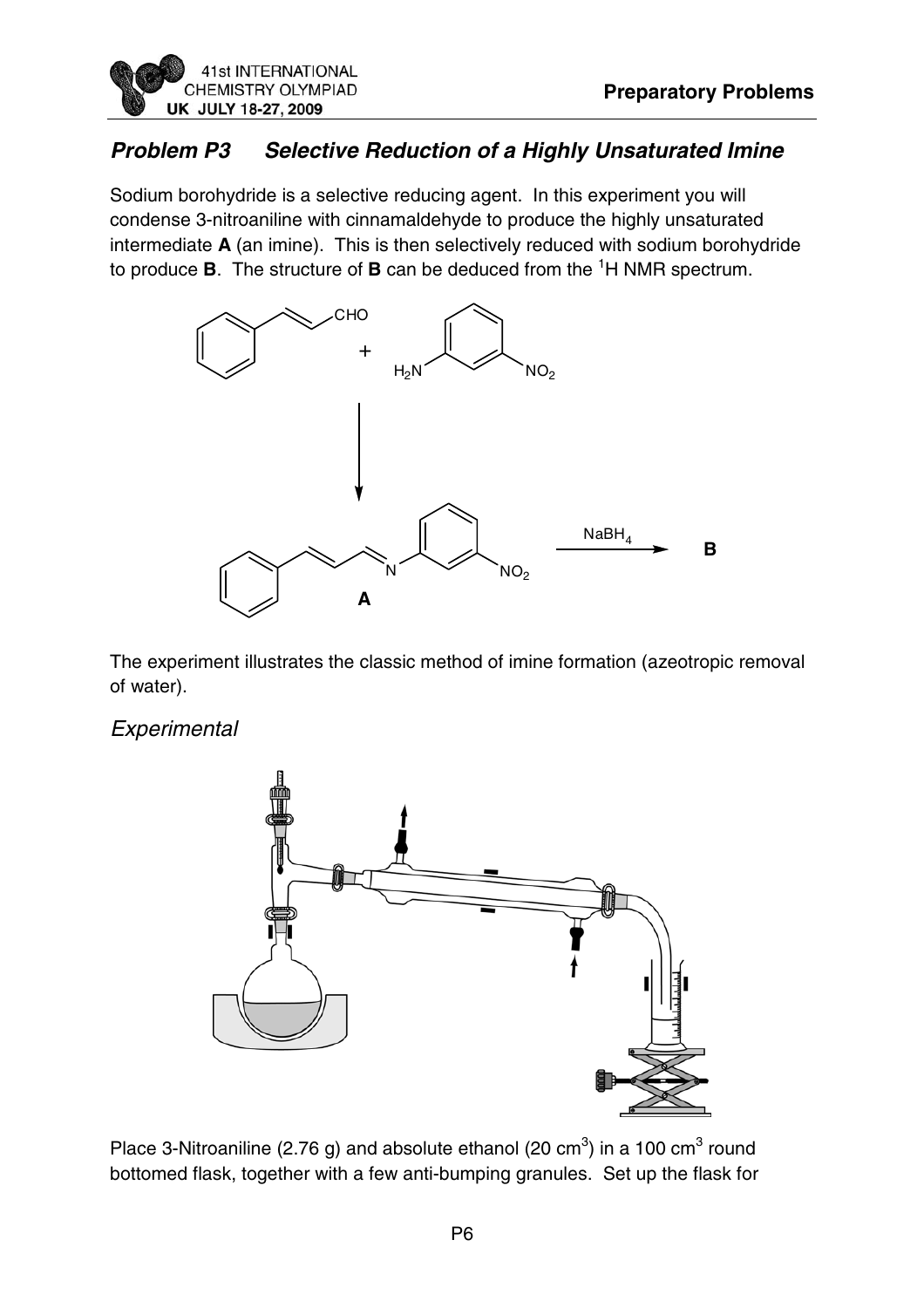

distillation as shown above using an isomantle or steam bath as the heat source. Use a graduated measuring cylinder to collect the distillate.

Add dropwise a solution of cinnamaldehyde (2.9 g) in absolute ethanol (5 cm<sup>3</sup>) through the thermometer inlet. Turn on the heat source and distil off approx. 22  $\text{cm}^3$ of solvent over a period of about 30 minutes. During the distillation dissolve with stirring sodium borohydride (0.76 g) in 95% ethanol (20 cm $^3$ ).

After the 22 cm<sup>3</sup> of solvent has distilled off, disconnect the apparatus. Set aside a small sample of the residue A which remains in the flask for thin layer chromatography. Then add 95 % ethanol (20 cm<sup>3</sup>) to the flask to dissolve the remaining residue. To this solution of **A** add VERY CAREFULLY the sodium borohydride solution. This must be added slowly and with constant swirling of the reaction flask (vigorous effervescence occurs). After the addition, heat the mixture under reflux for 15 minutes, then cool the flask and pour the contents into water (50 cm<sup>3</sup>). The product **B**, should crystallise out slowly on standing in an ice bath. Recrystallise your product from 95% ethanol.

Record the yield of your product. Run a thin layer chromatogram of your product **B** and the sample of **A** on a silica plate using hexane/ethyl acetate 1:1 as the eluent. Record the  $R_f$  value of each. Measure and record the m.p. of **B**. Predict the structure of **B** using the <sup>1</sup>H NMR spectrum given below.

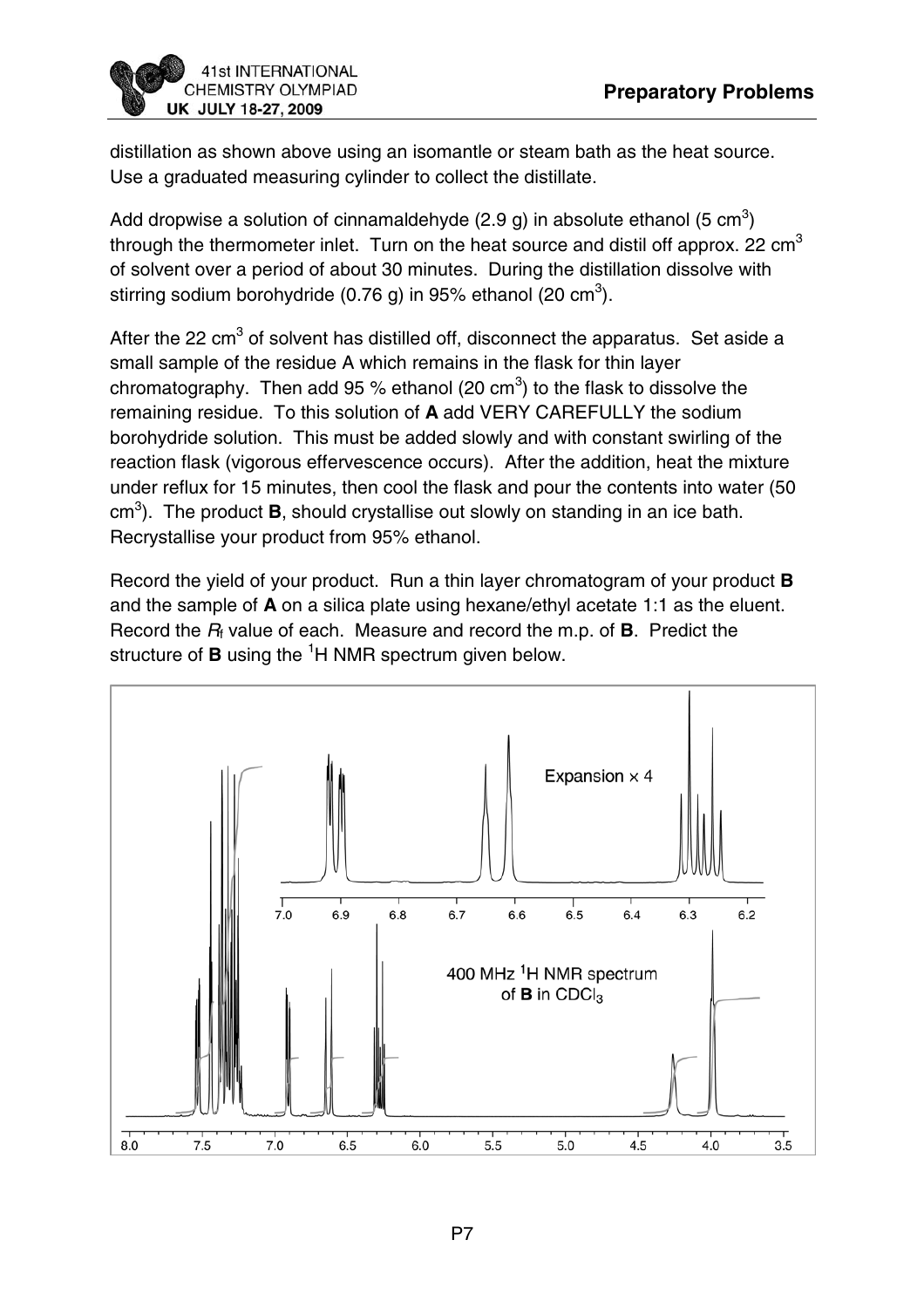

#### **Questions**

In the preparation of **A** why is absolute ethanol and not 95% used? Why is the solvent removed during the reaction?

| <b>Substance</b>   |        | <b>R</b> phrases               | <b>S</b> phrases           |
|--------------------|--------|--------------------------------|----------------------------|
| 3-nitroaniline     | solid  | 33-23/24/25-52/53              | 28-45-36/37-61             |
| cinnamaldehyde     | liquid | 41                             | 26-39                      |
| sodium borohydride | solid  | 25-34-43                       | 26-27-28-45-<br>36/37/39   |
| hexane             | liquid | 11-38-48/20-51/53-<br>62-65-67 | 9-16-29-33-36/37-<br>61-62 |
| ethyl acetate      | liquid | 11-36-66-67                    | 16-26-33                   |

# **Problem P4 A Simple Aldol Codensation**

The Claisen-Schmidt reaction involves the synthesis of an  $\alpha$ ,  $\beta$ -unsaturated ketone by the condensation of an aromatic aldehyde with a ketone. The aromatic aldehyde possesses no hydrogens  $\alpha$ -to the carbonyl group, it cannot therefore undergo self condensation but reacts rapidly with the ketone present.

The initial aldol adduct cannot be isolated as it dehydrates readily under the reaction conditions to give an  $\alpha$ ,  $\beta$ -unsaturated ketone. This unsaturated ketone also possesses activated hydrogens  $\alpha$ -to a carbonyl group and may condense with another molecule of the aldehyde.



In this experiment you will carry out the base catalysed aldol condensation of  $p$ tolualdehyde with acetone. The product will be purified by recrystallisation and its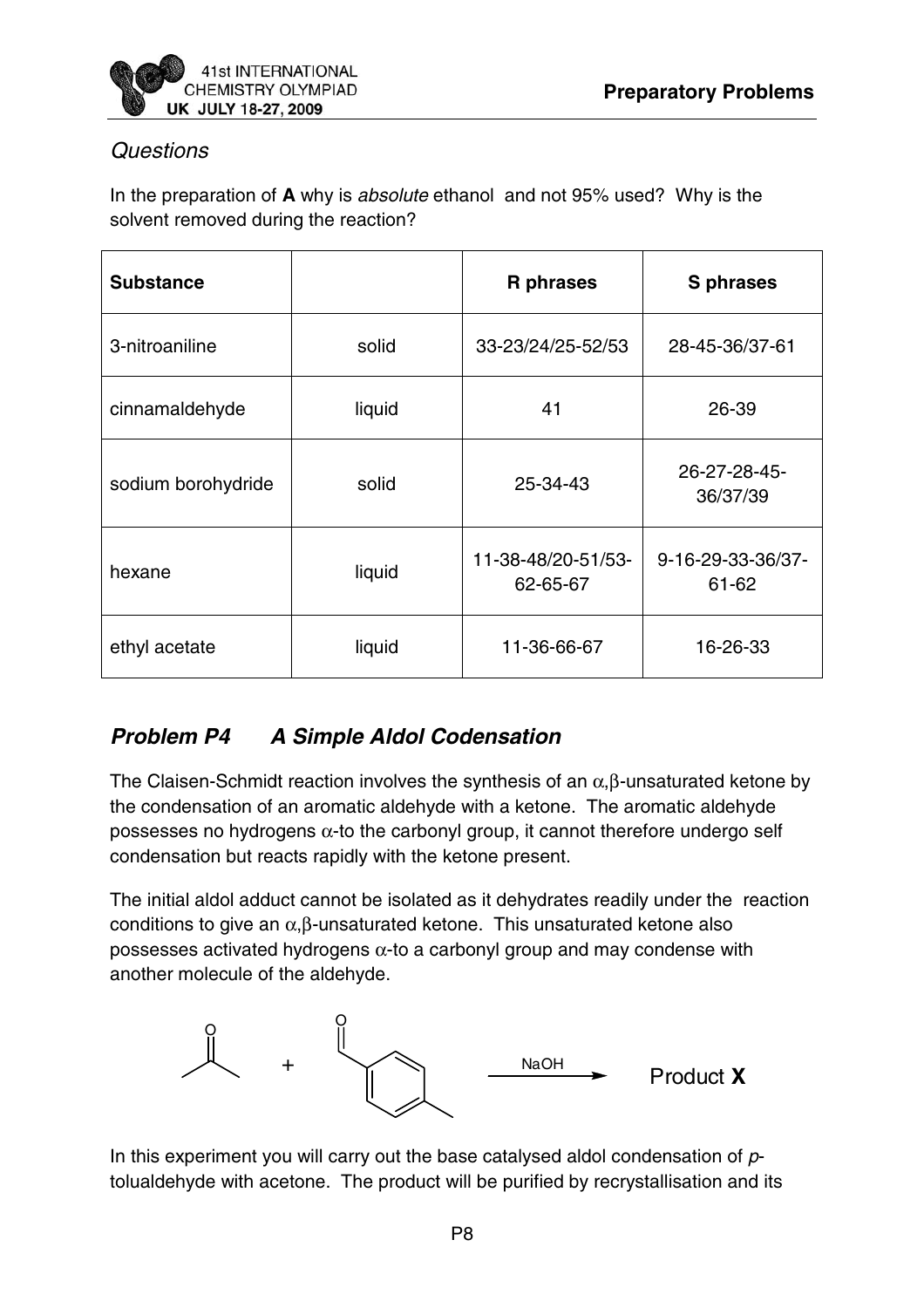

structure determined using the spectra provided.

#### **Experimental**

Dissolve p-tolualdehyde (2.5 cm<sup>3</sup>) and acetone (1 cm<sup>3</sup>) in ethanol (25 cm<sup>3</sup>) contained in a stoppered flask. Add bench sodium hydroxide solution (5  $\text{cm}^3$  of aqueous 10%) and water (20 cm<sup>3</sup>). Stopper the flask and shake it for 10 minutes, releasing the pressure from time to time. Allow the reaction mixture to stand for 5-10 minutes with occasional shaking and then cool in an ice bath. Collect the product by suction filtration, wash it well on the filter with cold water and recrystallise from ethanol.

Record the yield of your product. Run a thin layer chromatogram on a silica plate using ether/petroleum ether 2:8 as the eluent and record the  $R_f$  value of the product. Measure and record the m.p. of **X**.

Elemental analysis of **X** reveals it to have 88.99% carbon and 6.92% hydrogen. Use this information together with the NMR spectra to suggest a structure for **X**.

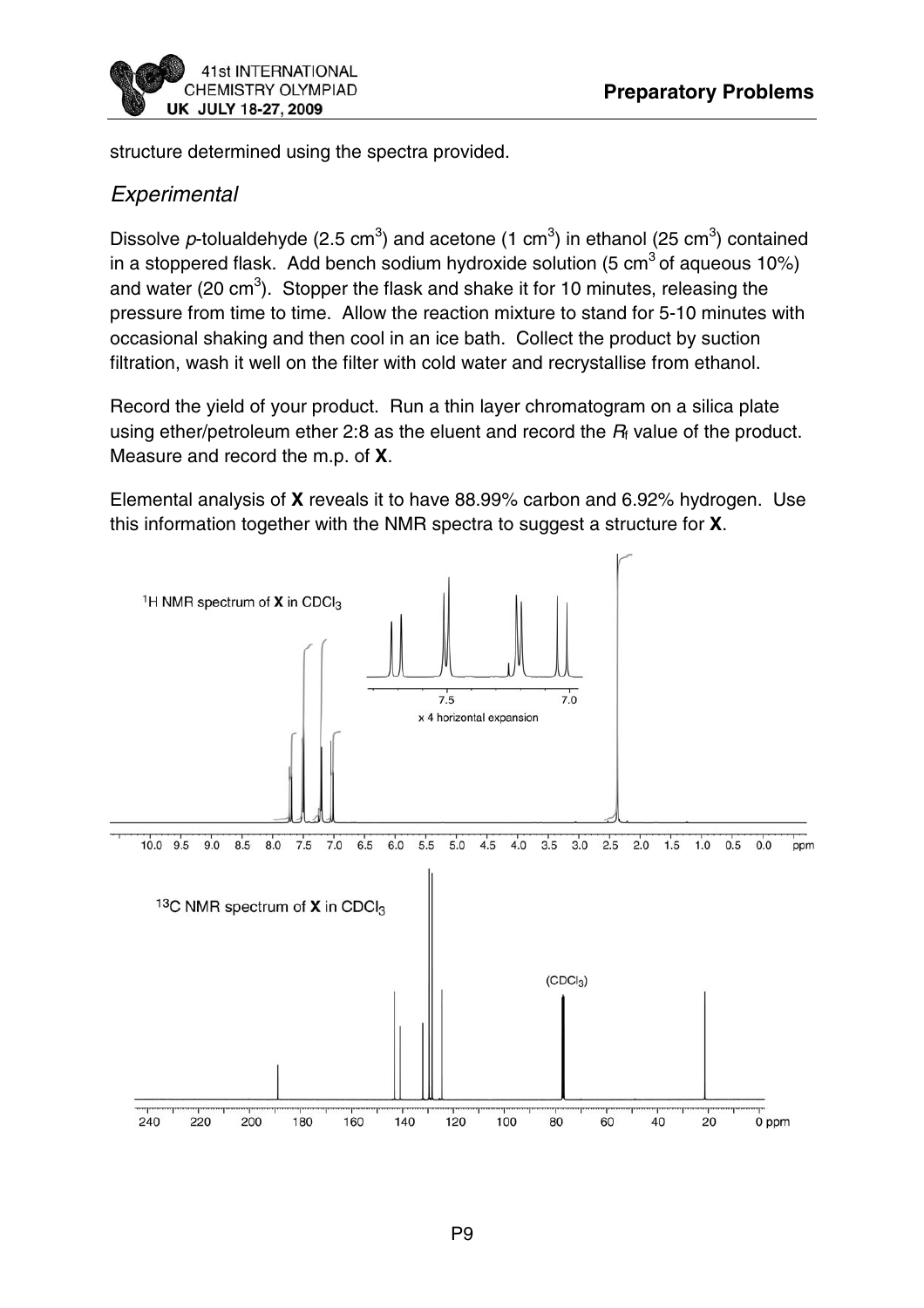

| <b>Substance</b>  |                  | R phrases   | S phrases     |
|-------------------|------------------|-------------|---------------|
| p-tolualdehyde    | solid            | 22-36/37/38 | 26-36         |
| acetone           | liquid           | 11-36-66-67 | $9 - 16 - 26$ |
| sodium hydroxide  | 10% aq. solution | 36/38       | 26            |
| diethyl ether     | liquid           | 12-19-66-67 | 9-16-29-33    |
| petroleum ether † | liquid           | 45-22       | 53-45         |

† This compound will not be used at the Olympiad

## **Problem P5 The Menshutkin Reaction**

The nucleophilic substitution reaction between a tertiary amine and an alkyl halide is known as the Menshutkin reaction. This experiment investigates the rate law for the reaction between the amine known as DABCO (1,4-diazabicylo[2.2.2]octane) and benzyl bromide:



It is possible for the second nitrogen in the DABCO molecule to react with a second benzyl bromide. However, in this experiment the DABCO will always be in excess so further reaction is unlikely. The reaction could proceed by either the  $S_N1$  or the  $S_N2$ mechanism. In this experiment, you will confirm that the order with respect to benzyl bromide is 1 and determine the order with respect to DABCO. This should enable you to distinguish between the two possible mechanisms.

 As the reaction proceeds neutral species, DABCO and benzyl bromide, are replaced by charged species, the quaternary ammonium ion and Br–. Therefore the electrical conductivity of the reaction mixture increases as the reaction proceeds and so the progress of the reaction can be followed by measuring the electrical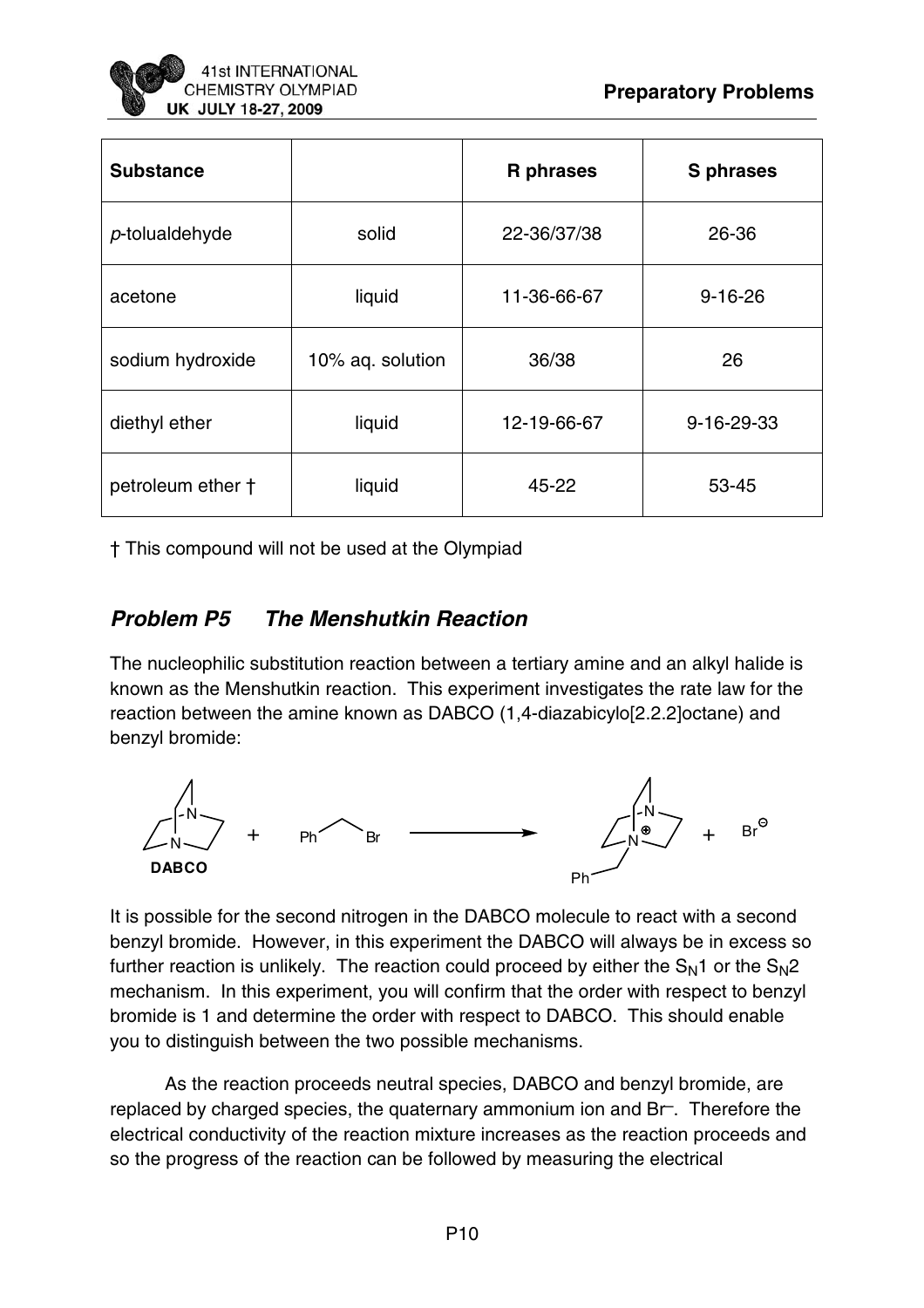conductivity as a function of time.

#### **Benzyl bromide is a lacrymator. This experiment should be performed in a fume cupboard.**

#### The Method in Principle

The rate law for the reaction can be written as

$$
\frac{d[Br^-]}{dt} = k[RBr][DABCO]^{\alpha}
$$
 [1]

where we have assumed that the order with respect to the benzyl bromide, RBr, is 1 and the order with respect to DABCO is  $\alpha$ .

 In the experiment, the concentration of DABCO is in excess and so does not change significantly during the course of the reaction. The term  $k[DABCO]^{\alpha}$  on the right-hand side of Eqn. [1] is thus effectively a constant and so the rate law can be written

$$
\frac{d[Br^-]}{dt} = k_{app}[RBr] \qquad \text{where } k_{app} = k[DABCO]^{\alpha} \qquad [2]
$$

 $k<sub>app</sub>$  is the apparent first order rate constant under these conditions; it is not really a rate "constant", as it depends on the concentration of DABCO.

To find the order with respect to DABCO we measure  $k_{\text{app}}$  for reaction mixtures with different excess concentrations of DABCO. From Eqn. [2], and taking logs, we find

$$
\ln k_{\rm app} = \ln k + \alpha \ln[\text{DABCO}] \tag{3}
$$

So a plot of ln  $k_{\text{apo}}$  against ln [DABCO] should give a straight line of slope  $\alpha$ .

 $k_{\text{app}}$  may be found by measuring the conductance at time  $t$ ,  $G(t)$ , and at time infinity,  $G_{\infty}$ . In the supplementary material it is shown that a graph of  $\ln[G_{\infty} - G(t)]$ against *t* should be a straight line with slope *k*app.

 In practice it is rather inconvenient to measure conductance at time infinity but this can be avoided by analysing the data using the Guggenheim method. In this method each reading of the conductance at time *t*, is paired up with another at time  $t + \Delta$ ,  $G(t+\Delta)$ , where  $\Delta$  is a fixed time interval that needs to be at least a half-life. As shown in the supplementary material, a plot of  $\ln[G(t+\Delta)-G(t)]$  against time should be a straight line of slope –*k*app. For example, suppose we take measurements at fixed regular intervals, say each 30 s and choose an appropriate value of  $\Delta$ , say 3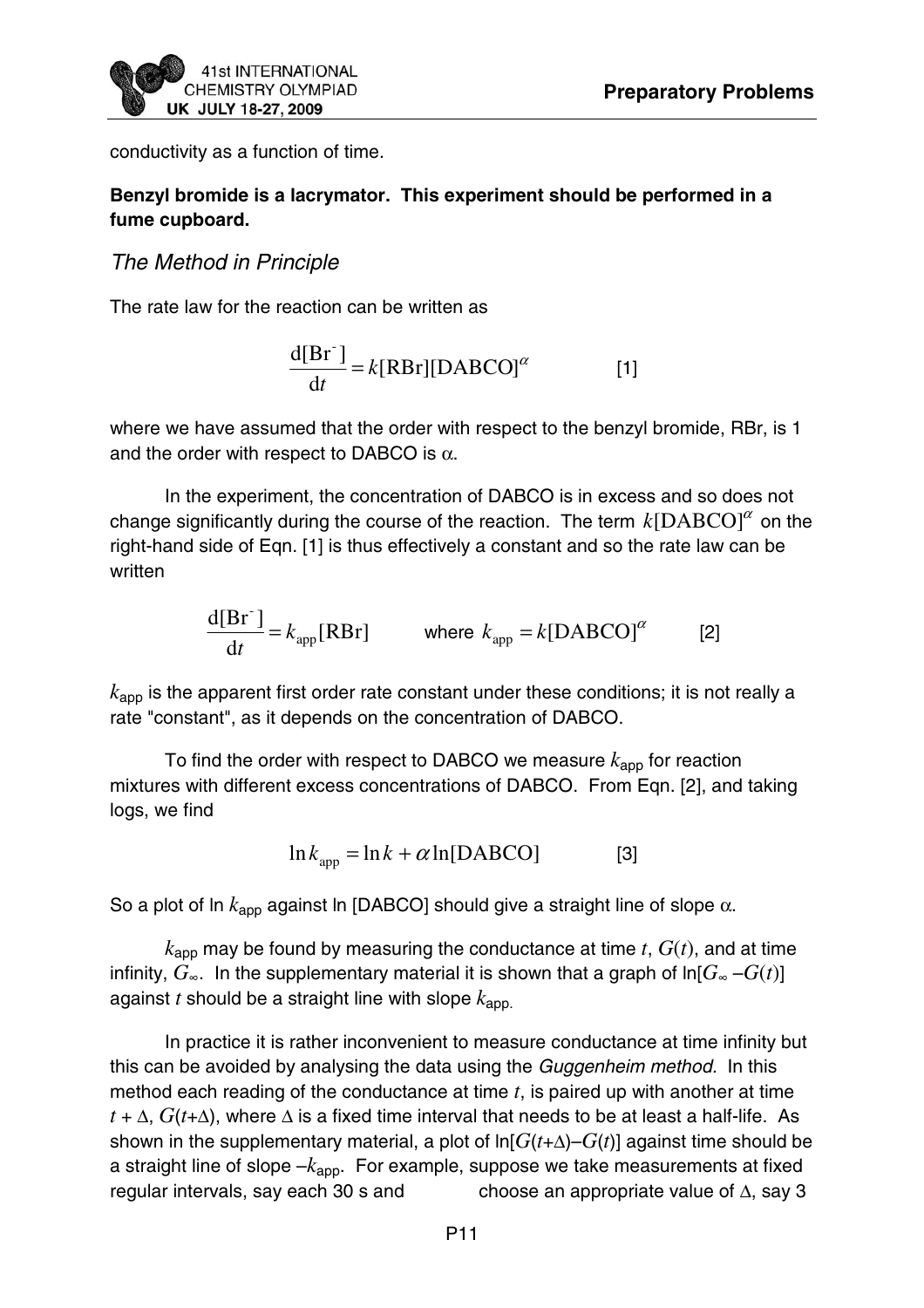minutes (180 s). The plot made is of the points  $\{x,y\} = \{0, \ln[G(180) - G(0)]\}$ , {30, ln[*G*(210)-*G*(30)]}, {60, ln[*G*(240)-*G*(60)]}, ...

#### The Apparatus

Cheap conductivity meters are commercially available, for example the Primo5 conductivity stick meter from Hanna instruments works well with this practical. These simply dip into the solution and the conductance of the solution can be read off the digital display.

#### www.hannainst.co.uk/product/PRIMO5-Conductivity-stick-meter/PRIMO5/

# **Procedure**

You are provided with the following solutions, all in ethanol: 0.15, 0.20 and 0.25 mol dm<sup>-3</sup> DABCO, and approx. 0.6 mol dm<sup>-3</sup> benzyl bromide (this must be freshly made up). You should measure  $k_{\text{app}}$  for each of these solutions by measuring the conductance as a function of time and then analysing the data using the Guggenheim method. From the three values of  $k_{\text{apo}}$ , the order with respect to DABCO can be found by plotting ln  $k_{\text{app}}$  against ln [DABCO], as shown by Eqn. [3].

Ideally we ought to keep the reagents and the reaction mixture in a thermostat. However, as the heat evolved is rather small, the temperature will remain sufficiently constant for our purposes.

## Kinetic Runs

1. Rinse the conductivity dipping electrode with ethanol from a wash bottle, catching the waste in a beaker. Allow the excess ethanol to drain off and gently dry the electrode with tissue.

2. Transfer 10 cm<sup>3</sup> of the DABCO solution to a clean dry boiling tube.

3. Add 100 μl of the benzyl bromide solution.

4. Insert and withdraw the dipping electrode of the conductance meter a few times in order to mix the solution and then, with the electrode in place, start the stopwatch.

5. Record the conductance at 30 second intervals (it is essential to make the measurements at regular intervals), starting with the first reading at 30 seconds and continuing until there is no further significant change in the conductance, or for 10 minutes, whichever is the shorter time.

6. From time to time, gently lift the electrode in and out so as to stir the solution.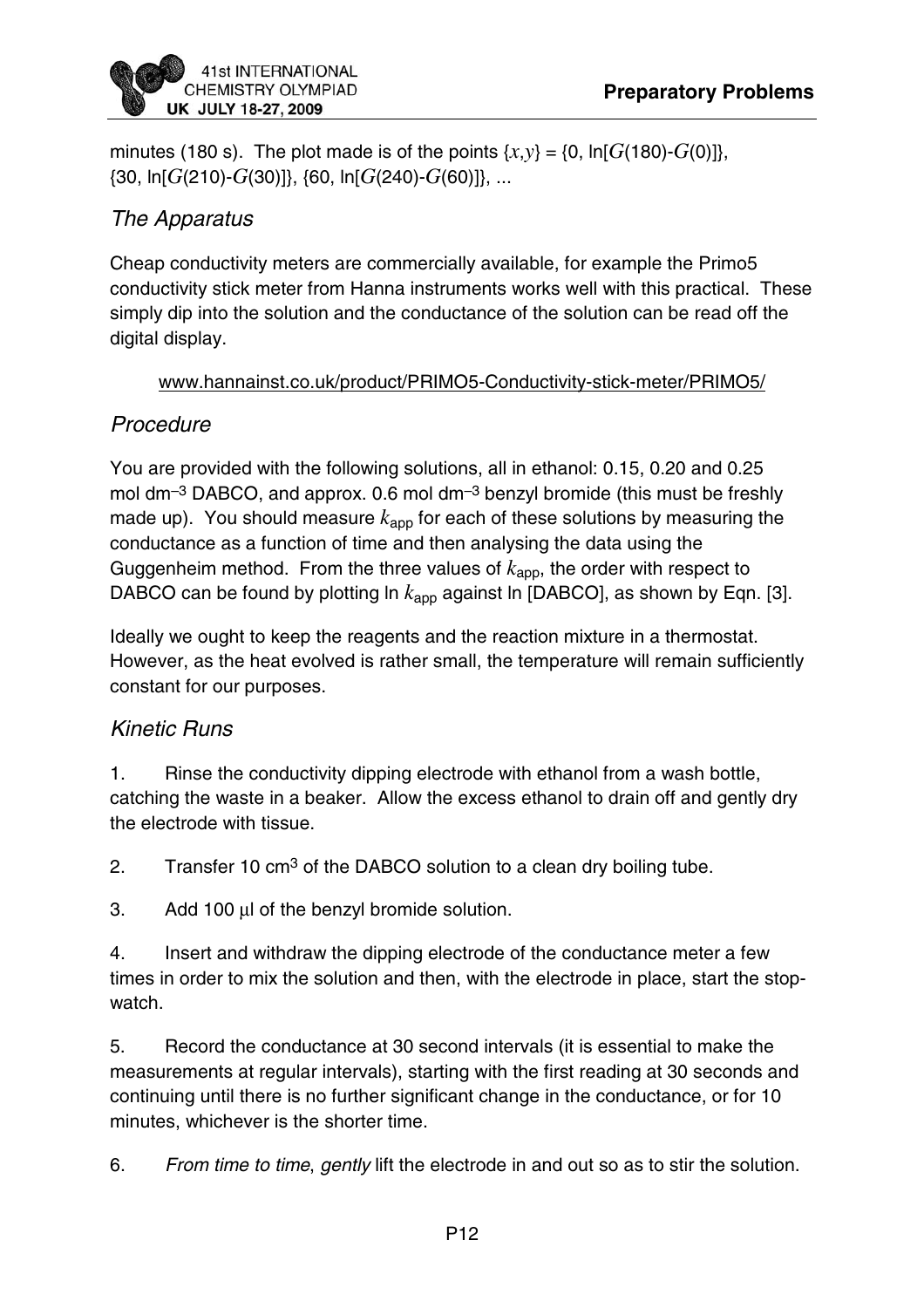7. Once the measurements have been made, remove the electrode, discard the solution and clean the electrode as in step 1.

8. Make the measurements for the 0.15 mol  $dm^{-3}$  solution of DABCO, and then for the 0.20 and 0.25 mol  $dm^{-3}$  solutions.

#### Data Analysis

For each run determine  $k_{\text{app}}$  using the Guggenheim method – three minutes is about right for the fixed interval Δ. Then plot ln *k*app against ln [DABCO] and hence determine the order with respect to DABCO.

| <b>Substance</b> |                                               | <b>R</b> phrases | <b>S</b> phrases |
|------------------|-----------------------------------------------|------------------|------------------|
| <b>DABCO</b>     | 0.15, 0.20 and 0.25 M<br>solutions in ethanol | 11-22-36/37/38   | 26-37            |
| benzyl bromide   | 0.6 M solution in<br>ethanol                  | 36/37/38         | 26-39            |

## **Supplementary information**

The key to this experiment is how to use the measured conductance of the reaction mixture to determine the first order rate constant,  $k_{\text{app}}$ . The first stage is simply to integrate the rate law; to do this we note that for each benzyl bromide molecule that reacts one bromide ion is generated so that at any time  $[Br] = [RBr]_{init} - [RBr]$ , where [RBr]<sub>init</sub> is the initial concentration of benzyl bromide. Thus the rate equation can be written in terms of  $[Br]$  by putting  $[RBr] = [RBr]_{init} - [Br]$ ; integration is then straightforward:

$$
\frac{d[Br^-]}{dt} = k_{app} ([RBr]_{init} - [Br^-])
$$

$$
\int \frac{d[Br^-]}{([RBr]_{init} - [Br^-])} = \int k_{app} dt
$$
  
i.e. 
$$
- \ln([RBr]_{init} - [Br^-]) = k_{app} t + const.
$$

The constant can be found by saying that at time zero,  $[Br] = 0$ , hence

 $-\ln([RBr]_{init}) = \text{const.}$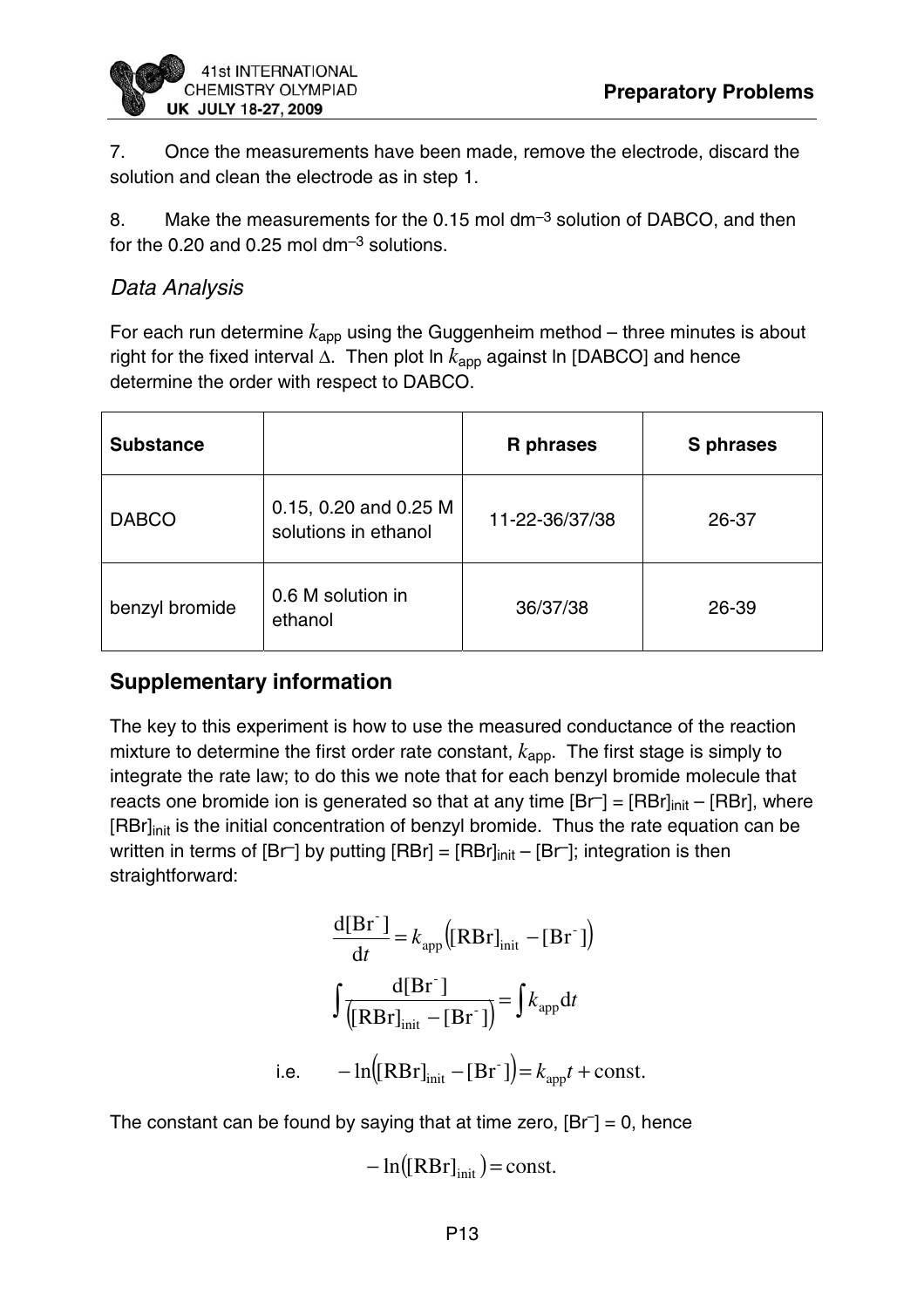hence 
$$
-\ln[(RBr]_{init} - [Br^-]) = k_{app}t - \ln([RBr]_{init})
$$

which can be written

$$
[\text{Br}^-] = [\text{RBr}]_{\text{init}} \left( 1 - \exp[-k_{\text{app}} t] \right) \tag{4}
$$

When the reaction has gone to completion, at time infinity, the concentration of bromide is equal to the initial concentration of RBr so Eqn. [4] can be written

 $[Br^-] = [Br^-]_{\infty} (1 - \exp[-k_{app}t])$  [5]

where  $[\bar{B}r^{\dagger}]_{\infty}$  is the concentration of Br<sup>-</sup> at time infinity. Equation [5] says that the concentration of Br<sup>–</sup> approaches a limiting value of  $[\rm Br^-]_{\scriptscriptstyle \infty}$  with an exponential law. A similar relationship can be written for the other product, the quaternary ammonium ion, whose concentration will be written  $\mathrm{[R_4Br^+]}$ .

$$
[\mathbf{R}_4 \mathbf{B} \mathbf{r}^+] = [\mathbf{R}_4 \mathbf{B} \mathbf{r}^+]_{\infty} (1 - \exp[-k_{\text{app}} t])
$$
 [6]

We will assume that the conductance of the reaction mixture, *G*, is proportional to the concentration of the charged species present:

$$
G = \lambda_{\text{Br}^\text{-}}[\text{Br}^\text{-}] + \lambda_{\text{R}_4\text{N}^+}[\text{R}_4\text{N}^+]
$$

where  $\lambda$  are simply the constants of proportionality.

Using Eqns. [5] and [6] to substitute for the concentration of Br and  $R_4N^+$  we find

$$
G = \lambda_{\text{Br}^+} \{ [\text{Br} - ]_{\infty} (1 - \exp[-k_{\text{app}} t]) \} + \lambda_{\text{R}_4 \text{N}^+} \{ [\text{R}_4 \text{Br}^+]_{\infty} (1 - \exp[-k_{\text{app}} t]) \}
$$
  
=  $(\lambda_{\text{Br}^-} [\text{Br} - ]_{\infty} + \lambda_{\text{R}_4 \text{N}^+} [\text{R}_4 \text{Br}^+]_{\infty} (1 - \exp[-k_{\text{app}} t])$  [7]

where we have recognised that  $\big(\lambda_{\mathrm{Br}^+}[\mathrm{Br-}]_\infty+\lambda_{\mathrm{R}_4\mathrm{N}^+}[\mathrm{R}_4\mathrm{Br}^+]_\infty\big)$  is the conductance at time infinity, *G∞*.

Equation [7] can be rearranged to give a straight line plot:

$$
1 - \frac{G}{G_{\infty}} = \exp[-k_{app}t]
$$